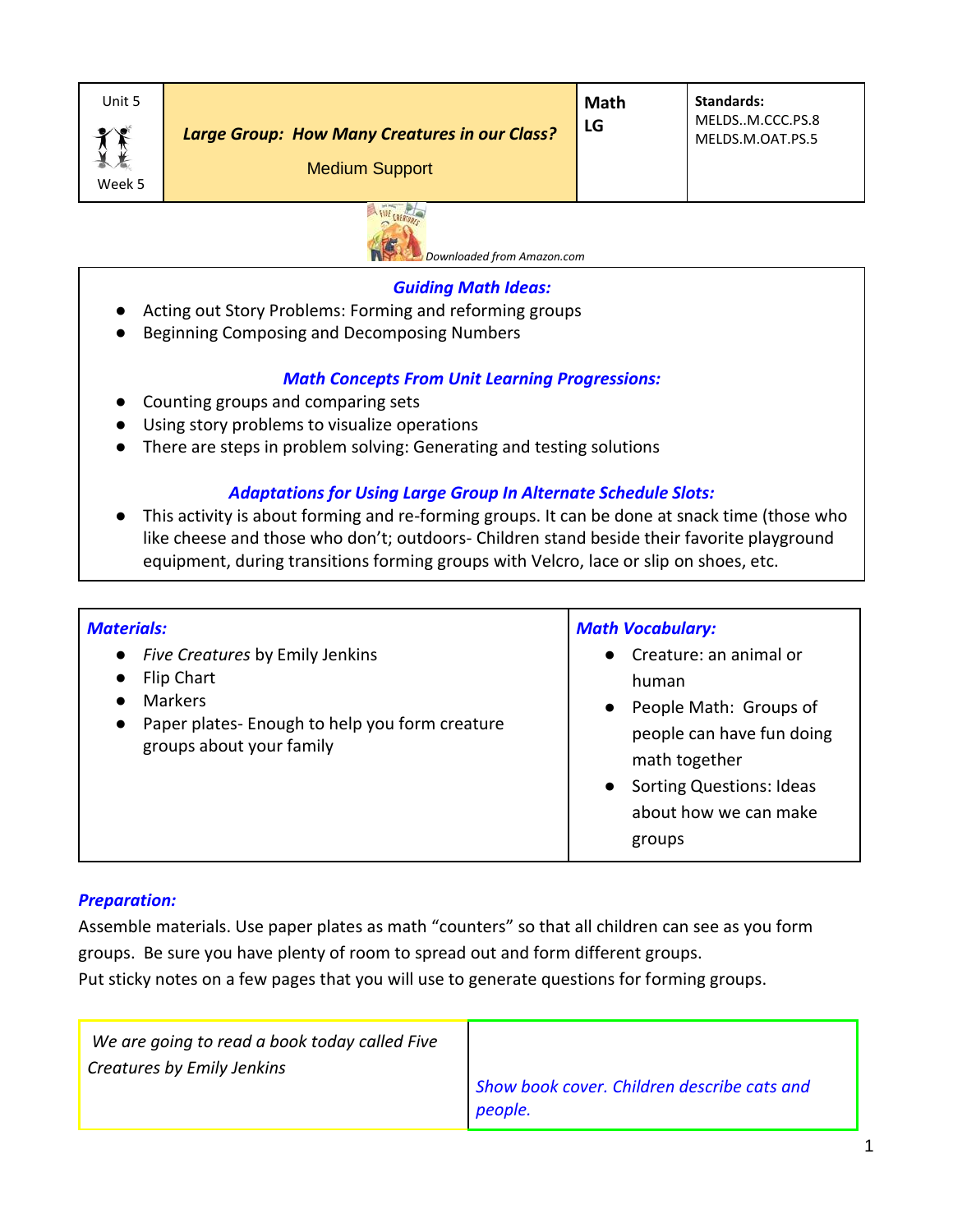| Why do you think the author named this book 5<br>creatures?<br>What is a creature?<br>Creatures are animals or humans. At my house, I<br>have 4 creatures Me, my son, my goldfish and<br>my cat.<br>Let's read this book and find out about the<br>creatures in this family.<br>I'm looking around our room. How many<br>creatures do we have here?<br>Wow, we have a lot of creatures- 16 children, 3<br>grown-ups, and 1 gerbils. That is 20 Creatures.<br>We sort and make groups a lot in our math work.<br>In our book, there were lots of different ways to<br>talk about the 5 creatures.<br>Let's think about some sorting questions we can<br>use for our creature groups. Sorting means we<br>group things that are alike and different.<br>Today we are going to do some people math,<br>moving our bodies and counting. | Count together.<br>Children give ideas.<br>Point out to children that there are not 5 people,<br>nor 5 animals but that all together there are five<br>living things, creatures in this family.<br>Share children's ideas about creatures<br>Give your family as example, and as you name<br>each member, place a paper plate on the floor in<br>front of you in a row.<br><b>Read book.</b><br>Children count group, including teachers and any<br>class pets that you may have.<br>Draw and write the groups on your paper in the<br>form of an equation. |
|-------------------------------------------------------------------------------------------------------------------------------------------------------------------------------------------------------------------------------------------------------------------------------------------------------------------------------------------------------------------------------------------------------------------------------------------------------------------------------------------------------------------------------------------------------------------------------------------------------------------------------------------------------------------------------------------------------------------------------------------------------------------------------------------------------------------------------------|-------------------------------------------------------------------------------------------------------------------------------------------------------------------------------------------------------------------------------------------------------------------------------------------------------------------------------------------------------------------------------------------------------------------------------------------------------------------------------------------------------------------------------------------------------------|
| Let's look at our book for ideas.<br>How many animals and how many humans?<br>I am moving my paper plates:<br>2 humans and 2 cats.<br>We can make our own groups.<br>How many of us can button our buttons?                                                                                                                                                                                                                                                                                                                                                                                                                                                                                                                                                                                                                         | Turn to the page Three Humans and 2 cats. Re-<br>sort your group of paper plates.<br><b>Write questions on Flip Chart</b>                                                                                                                                                                                                                                                                                                                                                                                                                                   |
| What are some other questions about our<br>creatures here in our classroom?<br>We have a lot of different ways to talk about the<br>creatures in our classroom. If you think of more,<br>we can write them down on our flip chart and<br>we'll do them later on.                                                                                                                                                                                                                                                                                                                                                                                                                                                                                                                                                                    | Children move and form groups. Count together<br>and put information on Flip Chart<br>Continue with questions, forming and re-forming<br>groups and counting. Make sure that some of<br>the questions involve things children can see,<br>such as color of shoes, or wearing a sweater.<br>Recap. Children can add questions and ideas<br>about how they would like to sort the large<br>group.<br>This activity can be repeated as a part of your<br>daily routine, as a version of Question of the Day.                                                   |

*Strategies to Provoke Math Thinking:*

● Grouping and Comparing Sets: Many early math experiences are about forming and reforming sets. When children sort their cars into red, blue and green, they are building skills